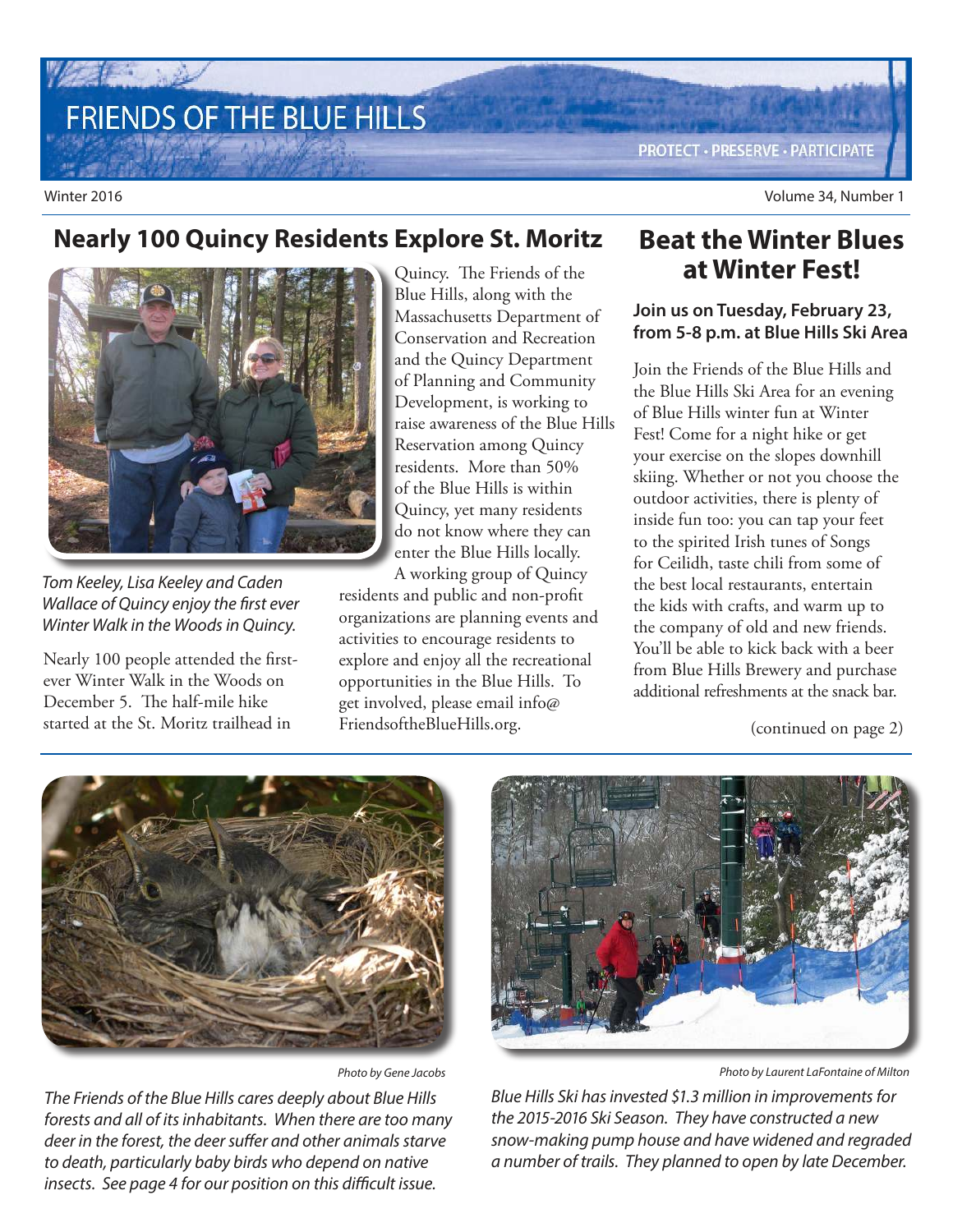### **Clearing the Trails and Protecting the Forests**



Over 40 trail Maintenance volunteers gathered on December 5 to prepare the forests for the winter, including Grace Geraghty from Westwood (on left) and Bailey Gillis from Lowell.

#### **Sign up for Monthly Giving Today!**

Fill out the form to the right -- or go on line - to help provide a steady and reliable source of income for FBH and will ensure that your membership never lapses!

> **The Friends of the Blue Hills newsletter is produced four times a year.**

**Editors: Anne Comber, Judy Jacobs, Barbara Kirby**

**Layout: Donald Souliere**

**Visit us on the web at www.FriendsoftheBlueHills.org or call 781-828-1805 for membership, maps and schedule information. P.O. Box 416, Milton, MA 02186**

Many thanks to the hundreds of volunteers who helped maintain the trails and keep the forests healthy last year! Thanks to your efforts, we were able to keep 125 miles of trails in the Blue Hills clear and accessible to hikers, cyclists, and horseback riders. Special thanks to the co-chairs of the Trail Maintenance Committee: Caleb Blankenship, Chris Mullin, and Robert Shine. We hold trail maintenance volunteer events one Saturday a month from April through December. If you work for a company that encourages community service, contact us to set up a private event for you and your co-workers. For more information, please visit www.friendsofthebluehills. org/trails-program.

(continued from page 1)

### Beat the Winter Blues at Winter Fest!

Blue Hills Ski Area will be offering discounted ski tickets for the night. If planning to ski, print the front page of www.FriendsoftheBlueHills.org or the FBH Facebook page and bring it to the event. For more information, email info@FriendsoftheBlueHills.org.

**Many thanks to Doctors Express in Braintree and Dedham and William Raveis Real Estate in Milton for sponsoring this year's Winter Fest!**

| $\Box$ Basic Membership - \$30<br>$\Box$ Hancock Hill Hero – \$100<br>$\Box$ Chickatawbut Champion – \$500<br>$\Box$ Other                                            |                   | $\Box$ Ponkapoag Protector – \$50<br>$\Box$ Skyline Steward - \$250<br>Great Blue Guardian -\$1,000 |
|-----------------------------------------------------------------------------------------------------------------------------------------------------------------------|-------------------|-----------------------------------------------------------------------------------------------------|
| Payment Frequency (Choose one)<br>$\Box$ Lump sum donation<br>Monthly donation of \$                                                                                  |                   |                                                                                                     |
| <b>Become a Sustainer:</b> $\Box$ Yes, have this gift renew automatically                                                                                             |                   |                                                                                                     |
|                                                                                                                                                                       |                   |                                                                                                     |
| $\Box$ I've enclosed a check made payable to Friends of the Blue Hills<br>$\Box$ Please charge my $\Box$ Mastercard $\Box$ Visa $\Box$ Discover<br><b>Card Number</b> | Exp. date (MM/YY) | Card security code                                                                                  |
|                                                                                                                                                                       |                   |                                                                                                     |
|                                                                                                                                                                       |                   |                                                                                                     |
|                                                                                                                                                                       |                   |                                                                                                     |
|                                                                                                                                                                       |                   |                                                                                                     |
| Please mail to Friends of the Blue Hills                                                                                                                              |                   |                                                                                                     |
| P.O. Box 416, Milton, MA 02186                                                                                                                                        |                   |                                                                                                     |
| You may also donate through our secure server at FriendsoftheBlueHills.org.                                                                                           |                   |                                                                                                     |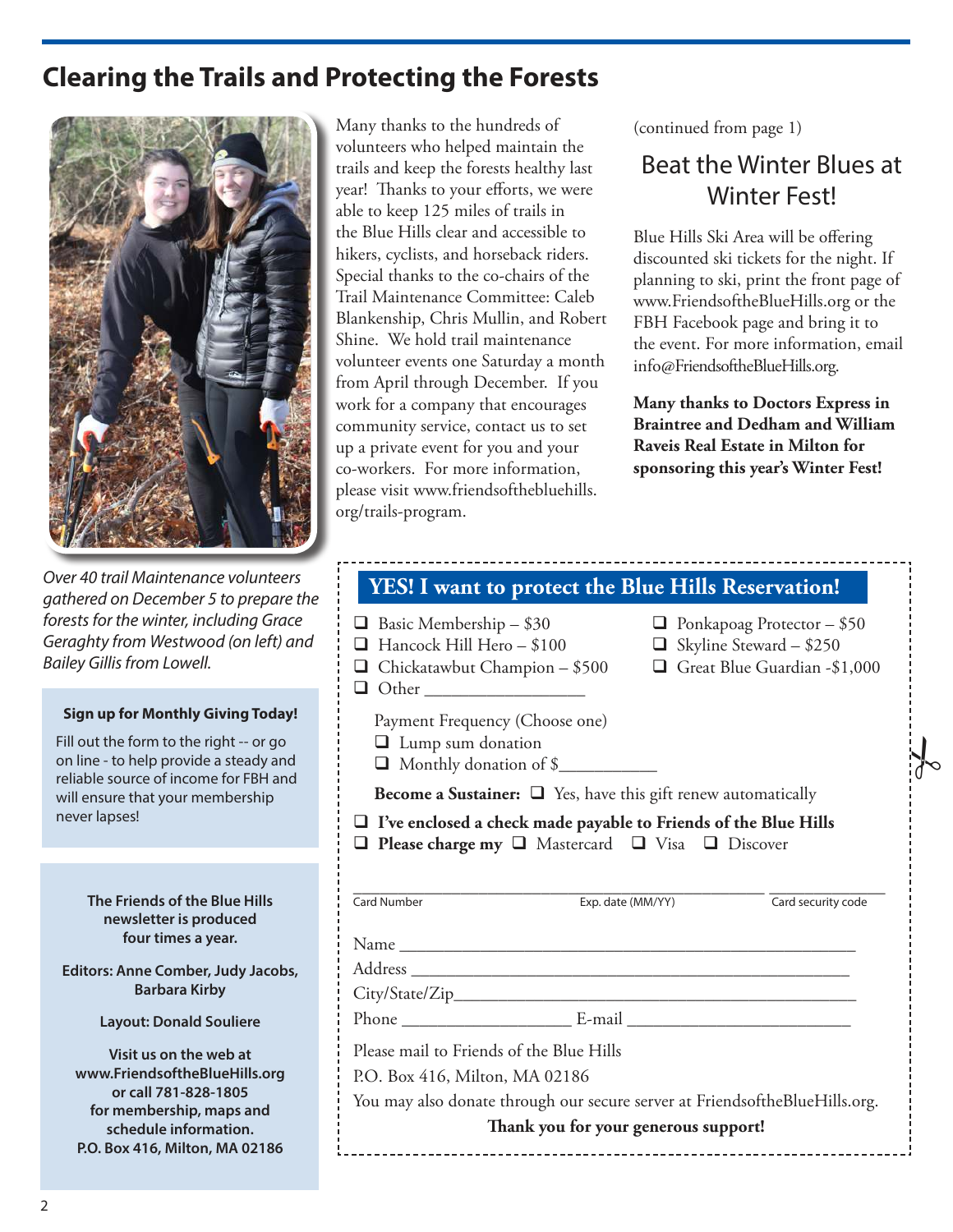## **Eagle Scout Improving the Blue Hills**

Sal Spada is an Eagle Scout Candidate in Troop 1 in Dedham. As a Boy Scout, he has hiked in the Blue Hills area for well over a decade, primarily from the Trailside Museum to the Quarries. Two years ago, while volunteering with the FBH Trail Maintenance Committee, Sal met people who were concerned with the accessibility of all the trails in the Blue Hills. Trail Maintenance Committee Chair Caleb Blankenship introduced him to the Fowl Meadow area, which was in particular need of work. As Sal started to plan his Eagle Project, he spent the next year researching this area throughout different seasons to identify work that needed to be done.

For his Eagle Project, Sal built a new bog bridge on a section of trail near marker 6005. He made this decision while on a hike in April, 2015. Beginning the hike on the Burma Path, he discovered that most of the trail was passible, but relatively wet. When he

hit the junction of marker 6005 and Burma Path, he had to wade through three feet of water in order to cross the trail. The bog bridge that Sal designed allows hikers to traverse this entire trail without getting wet. The bridge will increase the utilization of this area by allowing hikers to access the trails in all seasons.

In order to fund his project, Sal created a GoFundMe page and successfully raised the money necessary to complete the project. He was able to keep his costs low by reusing materials, such as granite blocks, which were used as a base. Sal began his

work last fall and completed the project in late December. Congratulations to Sal for improving access to the Fowl Meadow area!



Sal Spada (back row) shown working on his Eagle Scout project in Fowl Meadow. Helping him are his friends (front row from left to right) Nick Carroll, Max Malamut, Dante Campanella, and Kyle Martens.

### **Sunset Hike a Sight to Behold! Are the Blue Hills in Your Will?**



It was a picture perfect evening for the Fall Foliage Sunset Hike in October. Over 150 people hiked Great Blue to watch a glorious sunset and then hike down under the lights. The Blue Hills Observatory, shown, offered tours throughout the evening.



By leaving a gift in your Will to the Friends of the Blue Hills, you join the Skyline Society, a select group of people who are committed to the future of the Blue Hills. Learn more at www.FriendsoftheBlueHills.org/skyline-society.

Photo by David Gouthro

hoto by David Gouthro

3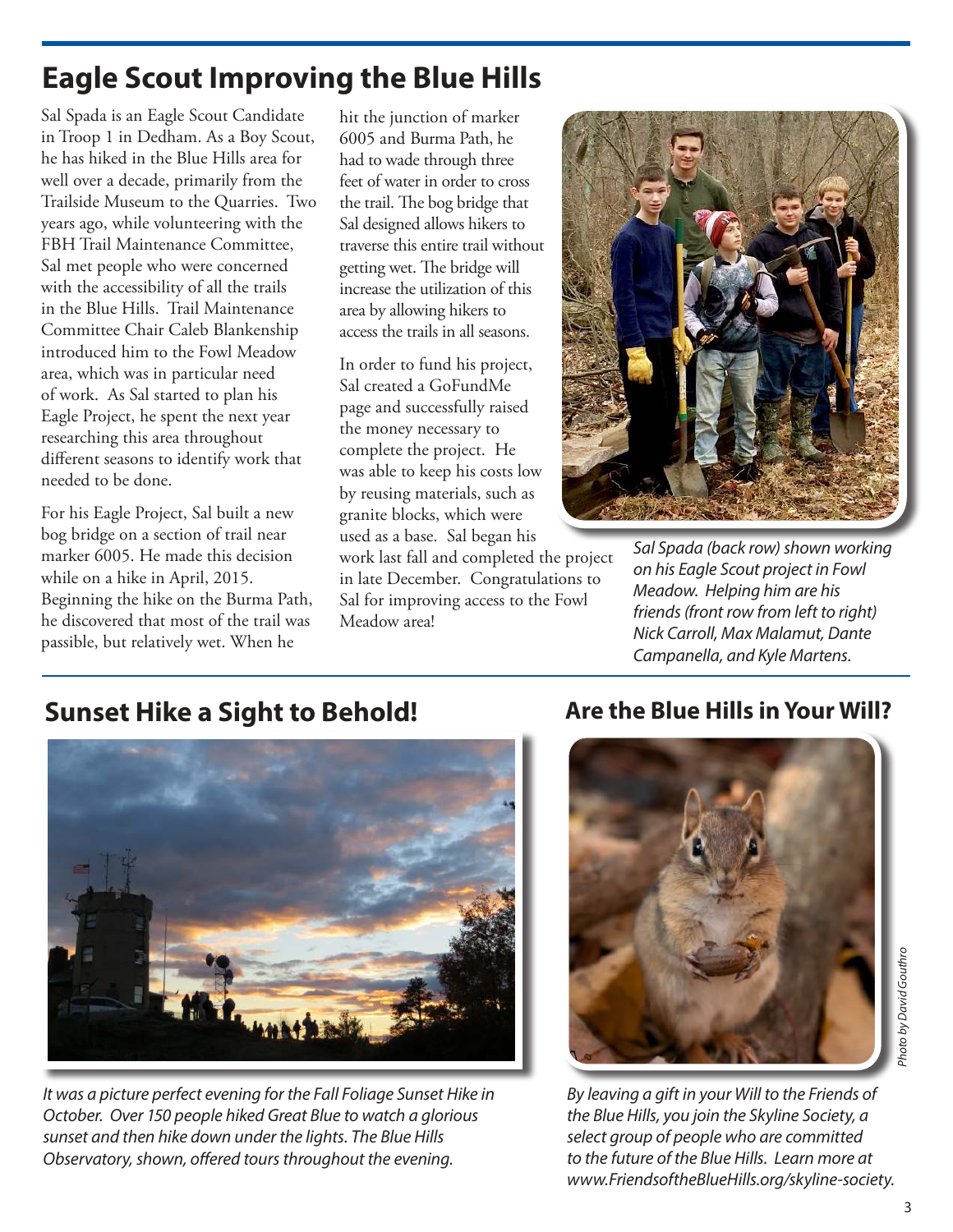### **Decreasing the Deer Population Will Save Birds… and Protect All Forests Creatures**

If we do nothing about the booming deer population, we are forsaking our forests.

Baby birds will die. So will native plants, insects and all that depend on them for survival.

While it is painful to allow hunting of any sort in the Blue Hills, we know that the overpopulation of deer harms both the forest and the deer themselves. **Although healthy populations of deer range from 6 to 18 per square mile, the Blue Hills has an estimated 85 per square mile.**

This high population means that deer eat so much of the forest plants that they decrease the food and habitat for other animals – and for themselves, as well. While the Department of

Conservation and Recreation and Mass Wildlife are still analyzing the biologic data from this winter's four-day hunt, they have identified a noticeable trend: **the female deer harvested through the four-day hunt at the Blue Hills this winter were 12 to 15 pounds lighter than does in the Quabbin Reservoir.**  In the Quabbin Reservoir, deer populations have been brought down to healthy levels through an annual hunt. According to the DCR, the smaller deer is a significant difference and may be a sign of greater competition among a high density population for available food resources.

The deer are not the only casualties of overpopulation. The deer are eating all the native plant species that they can reach – which destroys the bushes and

grasses where insects, birds and rodents eat and live.

As native plants disappear, Douglas W. Tallamy, entomologist at the University of Delaware explains, so do native insects. **With few native insects, the species in the entire food chain – including birds and their predators – are deprived the basic nutrition they need to live.** 

We care deeply about the individual deer in the Blue Hills. **But if we do nothing to control deer populations, we will allow birds, rabbits, insects and many other animals to die.** By controlling deer populations, we will help keep all forests inhabitants healthy.

### **Hilltop Society Members are Tops!**

Last August, a special group of Friends were celebrated as the founding members of the Hilltop Society. This new club recognizes generous members who have given \$1,000 or more to the Friends of the Blue Hills. Society members were honored at a special cocktail party at the home of board member Laura Beebe, at right, whose property abuts the Blue Hills Reservation. For more information about the Hilltop Society, please contact Judy Lehrer Jacobs at judy@ FriendsoftheBlueHills.org or visit www. FriendsoftheBlueHills.org/hilltopsociety-benefits.

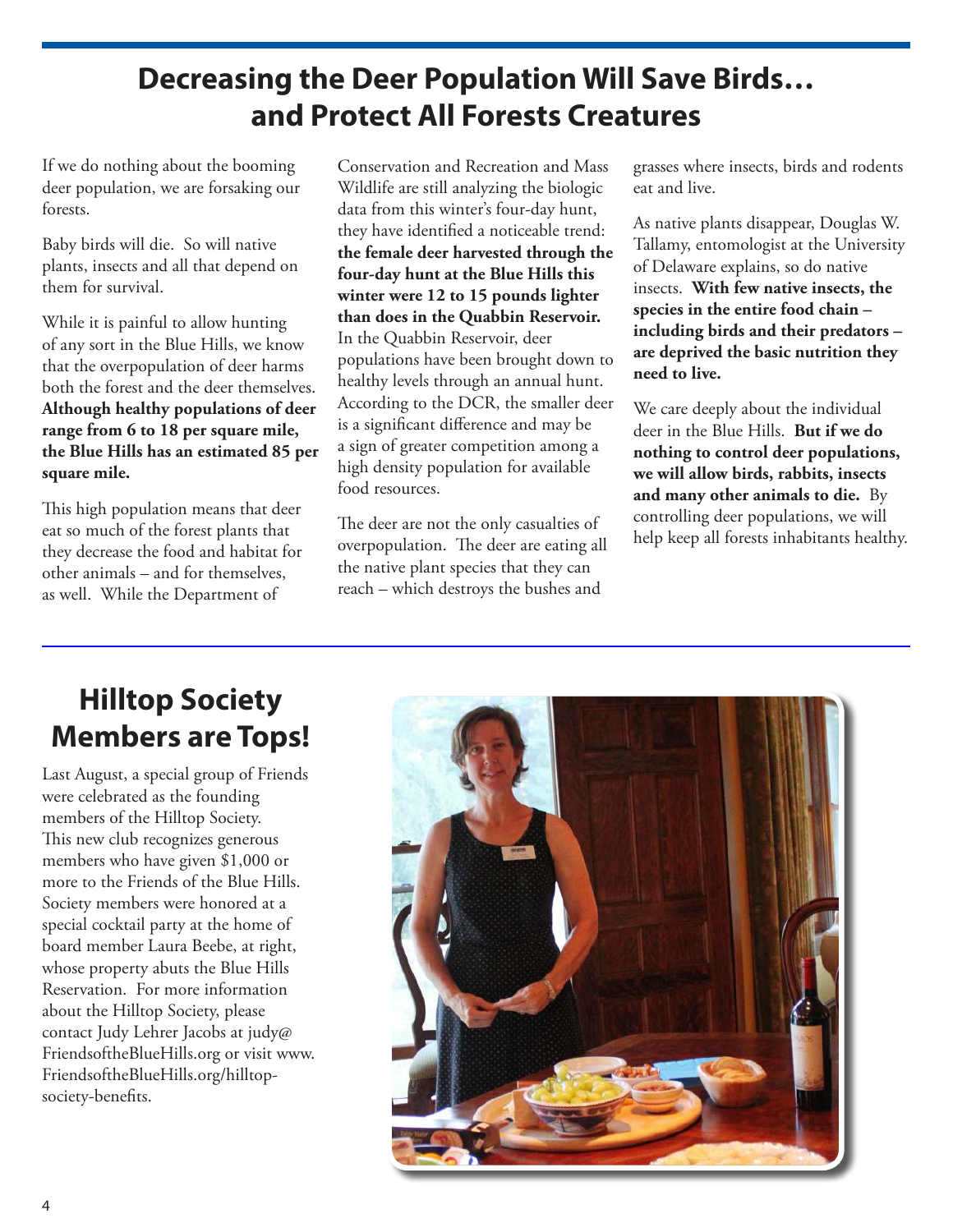### **Record Number Celebrate the Blue Hills!**

Over 175 people attended last fall's Annual Celebration at the Milton Hoosic Club, making it our most successful annual gathering ever! Attendees enjoyed the opportunity to catch up with other Blue Hills enthusiasts, learn about what we have achieved together over the past year, and raise funds to protect and preserve the Blue Hills Reservation.

A big thank you to everyone who came and made the event a success and to the many individuals and businesses that donated to the silent auction.

#### **Congratulations to our 2015 Community Partners:**

Bill Baino, Milton Public Schools

Deborah Felton, Fuller Village

L.L. Bean, Legacy Place

Melissa Horr Pond, Quincy Department of Planning and Community Development

#### **Thank You to our Generous Sponsors:**

#### **Blue Hills Champion**

Sunrise Erectors, Inc.

#### **Great Blue Hill Guardians**

Bank of Canton

Beth Israel Deaconess Hospital-Milton

Dedham Institution for Savings Foundation

Falconi Companies

Elaine Miller

The North Face - Braintree

Wilcox Aluminum

#### **Buck Hill Benefactors**

Anne & Jim Comber Curry Hardware Fruit Center Marketplace Poirier Sales & Service Quirk Auto Dealers Success! Real Estate – Tom O'Neill



Denny Swenson, left, is the president of the Friends of the Blue Hills. She presented one of the four Community Partners Awards to Shawn McMullen, store manager of L.L. Bean, Legacy Place.



Cynthia Guise of Milton takes a look at some of the many items in the Silent Auction.